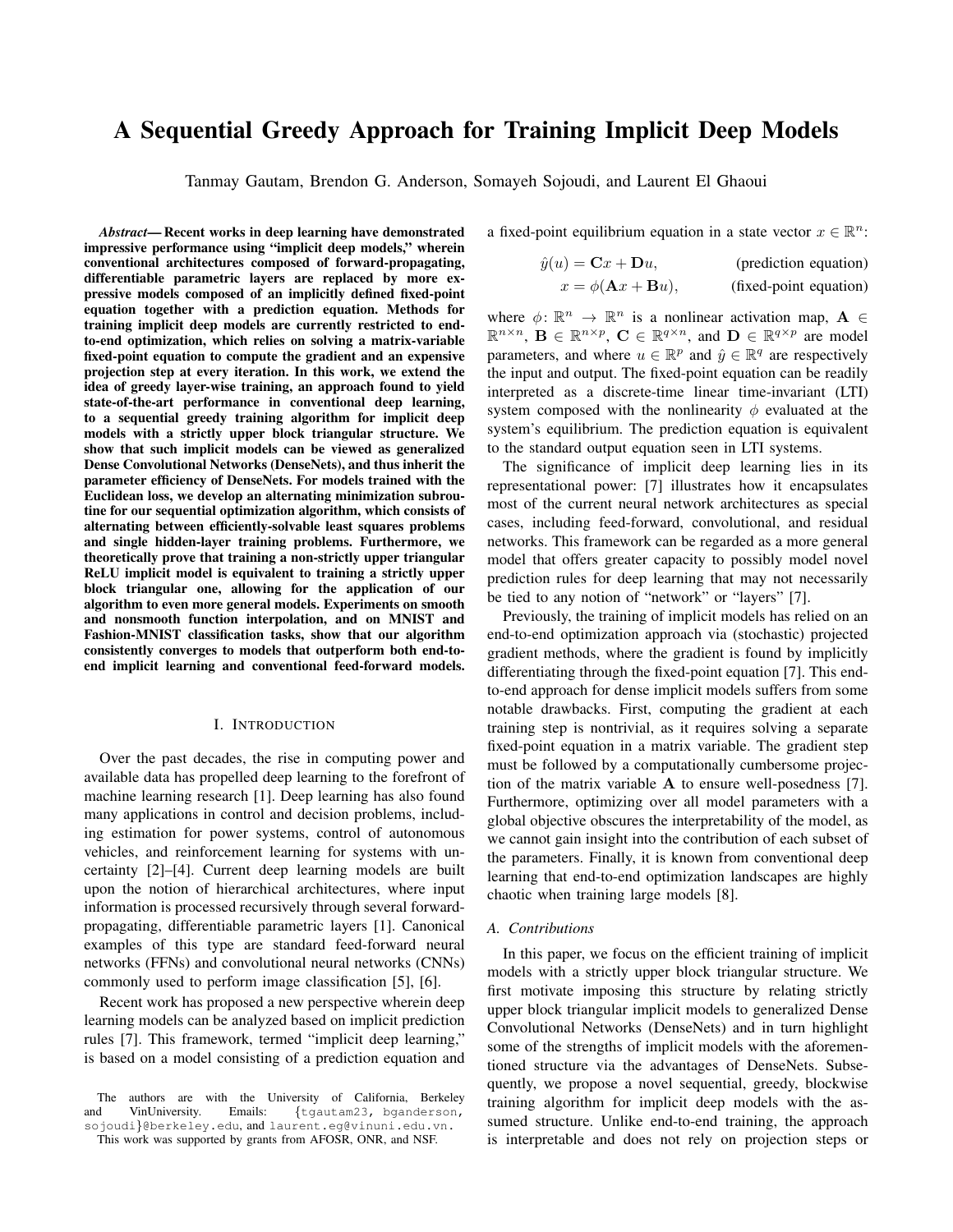implicit differentiation. We posit that this decomposition into blockwise training alleviates the chaotic optimization landscapes that arise when performing end-to-end training on large implicit models. We experimentally show that our sequential approach outperforms end-to-end training, which aligns with prior findings in the conventional deep learning literature claiming that end-to-end optimization is susceptible to poor local solutions. Finally, we theoretically prove that, for ReLU implicit models, the training for more general, non-strictly upper triangular models (with self-loops between feature blocks) is equivalent to the special case of strictly upper block triangular training, a result novel to the literature.

# *B. Related Works*

*a) Implicit Deep Learning:* Implicit deep learning is largely inspired by the concurrent works [\[7\]](#page-7-5), [\[9\]](#page-7-7). In [\[7\]](#page-7-5), implicit models are shown to generalize most of the popular deep learning architectures, sufficient conditions are proven for the uniqueness of their predictions, and methods to assess their robustness are proposed. The paper [\[9\]](#page-7-7) shows that implicit models are equivalent to infinite-depth feedforward networks, and that they provide memory-efficient state-of-the-art performance for modeling sequential data. In [\[10\]](#page-7-8), an alternative instantiation of an implicit layer is introduced by means of an ordinary differential equation (ODE). In this framework, termed "neural ODE," the output of the implicit layer is the solution to the underyling ODE. This is shown to be an expressive model class but requires solving an ordinary differential equation at test-time. Recent works have extended various aspects of the implicit deep learning framework, e.g., to model graph-structured data [\[11\]](#page-7-9), to multiscale modeling for image classification [\[12\]](#page-7-10), and to estimate their Lipschitz constants for the purposes of robustness analysis [\[13\]](#page-7-11). While implicit models have been studied in a variety of contexts, their current training procedures rely upon end-to-end optimization approaches.

*b) Conventional Deep Learning:* Deep CNNs have recently garnered a great deal of acclaim due to their success in the ImageNet competition [\[5\]](#page-7-3), [\[14\]](#page-7-12)–[\[16\]](#page-7-13). The emergence of deep architectures has moved the spotlight on a new set of challenges, including the vanishing gradient problem and parameter redundancy. In particular, architectures such as Residual Networks (ResNets) [\[14\]](#page-7-12) and Highway networks [\[15\]](#page-7-14) tackle the vanishing gradient problem by directly passing signals from one layer to the next using identity connections. This has been shown to improve both information and gradient flow in said deep networks. Moreover, techniques such as Stochastic Depth used in ResNets, where layers are randomly dropped during training, have also demonstrated that deep architectures are often plagued by parameter redundancy when having many layers [\[17\]](#page-7-15). In [\[16\]](#page-7-13), the authors introduce the Dense Convolutional Network (DenseNet), which extends the notion of skip connections used in ResNets and Highway networks such that all layers are connected directly with their subsequent layers. As a maximal amount of information is shared between layers, DenseNets are known to have improved gradient propagation

and parameter efficiency [\[16\]](#page-7-13). While [\[7\]](#page-7-5) shows how CNNs and ResNets can be viewed as special cases of implicit models, we formalize this for DenseNets. This enables us to speak of the benefits of implicit models in terms of the benefits of DenseNets.

*c) Layer-Wise Optimization:* The sequential, blockwise training approach proposed in this work can be seen as a generalization of layer-wise optimization for traditional neural networks. The paper [\[18\]](#page-7-16) introduces greedy layer-wise training for deep neural networks, wherein the parameters are optimized per-layer in a sequential manner to pre-train an initialization of the network, which is then used in end-to-end optimization. This approach is motivated by the hypothesis that end-to-end gradient-based optimization is susceptible to becoming stuck in poor local solutions, whereas an individual layer's sub-optimization has a more benign landscape, which is justified by the authors experimentally. The work [\[19\]](#page-7-17) extends the greedy layer-wise approach to convolutional neural networks, and finds that the learned model outperforms the state-of-the-art end-to-end training methods on the largescale CIFAR-10 and ImageNet datasets.

## *C. Notations*

Throughout this work, we define an implicit model using parameters  $\mathbf{A} \in \mathbb{R}^{n \times n}$ ,  $\mathbf{B} \in \mathbb{R}^{n \times p}$ ,  $\mathbf{C} \in \mathbb{R}^{q \times n}$ , and  $\mathbf{D} \in \mathbb{R}^{q \times p}$  with nonlinear activation map  $\phi \colon \mathbb{R}^n \to \mathbb{R}^n$ . The element-wise absolute value of  $A$  is denoted by  $|A|$ . The Perron-Frobenius eigenvalue of  $|A|$ , i.e., the real eigenvalue larger than the modulus of all other eigenvalues, is denoted by  $\lambda_{\text{PF}}(|\mathbf{A}|)$ . The input matrix with m input vectors  $u \in \mathbb{R}^p$ is represented by  $\mathbf{U} \in \mathbb{R}^{p \times m}$ , and similarly the target matrix with m output vectors  $y \in \mathbb{R}^q$  is represented by  $\mathbf{Y} \in \mathbb{R}^{q \times m}$ . The notation  $\lfloor \alpha \rfloor$  represents the floor operator on scalar  $\alpha$ . For a vector  $x \in \mathbb{R}^n$  and natural number  $p$ ,  $||x||_p$ denotes the  $\ell_p$ -norm of x, whereas for a matrix  $\mathbf{M} \in \mathbb{R}^{m \times n}$ ,  $\|\mathbf{M}\|_F$  denotes the Frobenius norm and  $\|\mathbf{M}\|_p$  represents the  $\ell_p$ -induced operator norm;  $\|\mathbf{M}\|_p = \sup_{x \in \mathbb{R}^n \setminus \{0\}} \frac{\|\mathbf{M}x\|_p}{\|x\|_p}$  $\frac{\|{\mathbf{w}}\|x\|_p}{\|x\|_p}$  . The rectified linear unit is  $ReLU(·) = max{0, ·}$ , where, for the matrix M, the maximum is taken element-wise. If  $\mathbf{M} \in \mathbb{R}^{n \times n}$  is square, then we write  $diag(\mathbf{M})$  to mean the n-vector  $(M_{11}, M_{22}, \ldots, M_{nn})$ . Finally,  $\mathcal{U}(a, b)$  denotes the uniform probability distribution with support  $[a, b]$ .

#### II. BACKGROUND

#### *A. Well-posedness of Implicit Models*

The state  $x$ , characterized by the fixed-point equation, can be thought to represent the latent features extracted from the input [\[7\]](#page-7-5). In general, however, the fixed-point equation may not necessarily be well-posed in x—the activation map  $\phi$ and matrix A must adhere to certain conditions to ensure the existence of a unique solution  $x$  to the fixed-point equation. Unique solutions to the fixed-point equation are desirable as this transfers to unique input-to-prediction mappings of the implicit model. The recent work [\[7\]](#page-7-5) has introduced rigorous and numerically tractable conditions under which the fixedpoint equation has a unique solution, which we recall in this section. In subsequent sections, we will show how such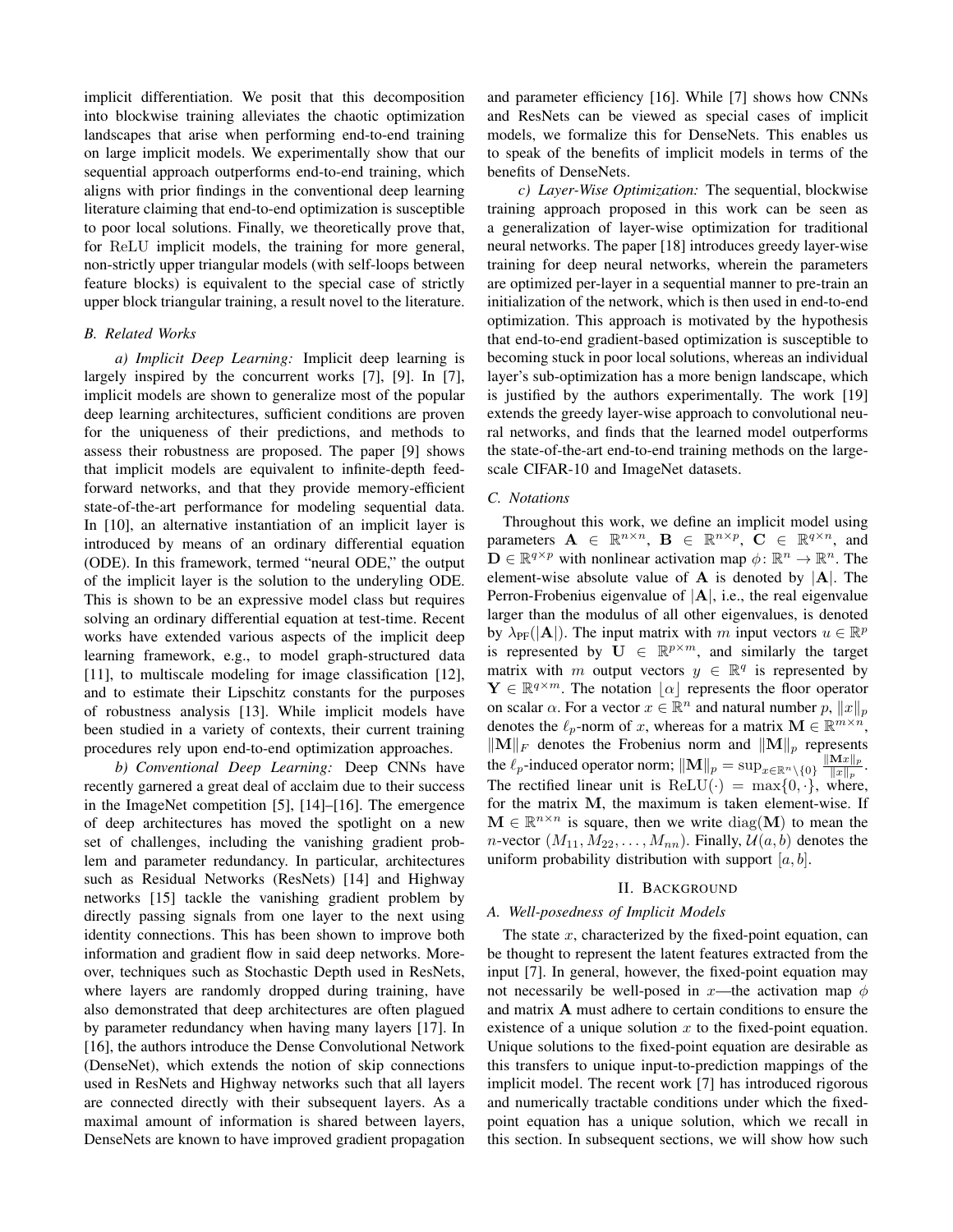conditions can be incorporated into the training problem as constraints to guarantee the well-posedness of the learned model. We begin with a few definitions.

**Definition 1.** A matrix  $A \in \mathbb{R}^{n \times n}$  is said to be *well-posed with respect to*  $\phi$  if, for all  $b \in \mathbb{R}^n$ , the equation

<span id="page-2-0"></span>
$$
x = \phi(\mathbf{A}x + b) \tag{1}
$$

has a unique solution  $x \in \mathbb{R}^n$ .

We write  $A \in WP(\phi)$  to mean that A is well-posed with respect to  $\phi$ .

**Definition 2.** A map  $\phi$ :  $\mathbb{R}^n \to \mathbb{R}^n$  is called *component-wise non-expansive (CONE)* if  $|\phi_i(x) - \phi_i(y)| \leq |x_i - y_i|$  for all  $x, y \in \mathbb{R}^n$  and all  $i \in \{1, 2, \ldots, n\}.$ 

Note that ReLU, leaky ReLU, sigmoid, and tanh activation maps are all CONE maps. CONE maps allow for a simple sufficient condition to ensure that the fixed-point equation is well-posed:

<span id="page-2-1"></span>Theorem 1 (Well-Posedness of CONE Maps [\[7\]](#page-7-5)). *Assume that*  $\phi$  *is a CONE map. If*  $\lambda_{PF}(|A|) < 1$ *, then*  $A \in WP(\phi)$ *and the fixed-point iteration*  $x(0) = 0$ ,  $x(t+1) = \phi(\mathbf{A}x(t))$ b),  $t \in \{0, 1, 2, \ldots\}$ , converges to the unique solution of [\(1\)](#page-2-0).

We remark that the set  $\mathcal{A}_{PF} := \{ \mathbf{A} \in \mathbb{R}^{n \times n} : \lambda_{PF}(|\mathbf{A}|)$ 1} is not convex, but the inequality  $\lambda_{PF}(|A|) < ||A||_{\infty}$ implies that  $\mathcal{A}_{\infty} := \{ \mathbf{A} \in \mathbb{R}^{n \times n} : ||\mathbf{A}||_{\infty} < 1 \}$  is a convex subset of  $A_{PF}$ , which is useful for efficiently treating the constraint  $A \in WP(\phi)$  in the training problem. This work focuses on models where  $\phi$  satisfies the CONE property.

## *B. Training Problem*

We now turn our attention to formalizing the training problem for the implicit model. Suppose that we are given an input matrix  $\mathbf{U} = \begin{bmatrix} u_1 & \cdots & u_m \end{bmatrix} \in \mathbb{R}^{p \times m}$  and a target matrix  $\mathbf{Y} = \begin{bmatrix} y_1 & \cdots & y_m \end{bmatrix} \in \mathbb{R}^{q \times m}$ . The prediction and fixed-point equation of the implicit model can then be written in matrix form as

$$
\hat{\mathbf{Y}}(\mathbf{U}) = \mathbf{C}\mathbf{X} + \mathbf{D}\mathbf{U},\tag{2}
$$

$$
\mathbf{X} = \phi(\mathbf{A}\mathbf{X} + \mathbf{B}\mathbf{U}),\tag{3}
$$

where  $\hat{\mathbf{Y}}(\mathbf{U}) = [\hat{y}(u_1) \cdots \hat{y}(u_m)] \in \mathbb{R}^{q \times m}$ . The training problem is then formulated as

$$
\begin{array}{cl}\n\displaystyle\min_{\mathbf{A},\mathbf{B},\mathbf{C},\mathbf{D},\mathbf{X}} & \mathcal{L}(\mathbf{Y},\mathbf{C}\mathbf{X}+\mathbf{D}\mathbf{U})+\mathcal{P}(\mathbf{A},\mathbf{B},\mathbf{C},\mathbf{D}) \\
\text{s.t.} & \mathbf{X}=\phi(\mathbf{A}\mathbf{X}+\mathbf{B}\mathbf{U}),\ \mathbf{A}\in\text{WP}(\phi),\n\end{array}\n\tag{4}
$$

where the loss function  $\mathcal L$  is convex in its second argument, and  $P$  is an optional convex penalty function. As shown in Theorem [1,](#page-2-1) when  $\phi$  is a CONE map, it suffices to replace the constraint  $A \in WP(\phi)$  by the nonconvex constraint  $\lambda_{PF}(|{\bf A}|)$  < 1. For efficient treatment, the nonconvex constraint can be relaxed to the convex constraint  $||A||_{\infty} < 1$ .

#### III. STRICTLY BLOCK TRIANGULAR IMPLICIT MODELS

We begin by partitioning an implicit model of order  $n$  into  $L > 1$  uniform parts as  $n = n_1 + \cdots + n_L$ , where  $n_i = \lfloor \frac{n}{L} \rfloor$ for  $i \in \{1, 2, ..., L-1\}$  and  $n_L = n - \sum_{i=1}^{L-1} n_i$ . We may write the model matrices in terms of blocks associated with each part of the partition:

$$
\mathbf{A} = \begin{bmatrix} \mathbf{A}_{L,L} & \mathbf{A}_{L,L-1} & \cdots & \mathbf{A}_{L,1} \\ \mathbf{A}_{L-1,L} & \mathbf{A}_{L-1,L-1} & \cdots & \mathbf{A}_{L-1,1} \\ \vdots & \vdots & \ddots & \vdots \\ \mathbf{A}_{1,L} & \mathbf{A}_{1,L-1} & \cdots & \mathbf{A}_{1,1} \end{bmatrix}, \ \mathbf{B} = \begin{bmatrix} \mathbf{B}_{L} \\ \mathbf{B}_{L-1} \\ \vdots \\ \mathbf{B}_{1} \end{bmatrix},
$$

$$
\mathbf{C} = \begin{bmatrix} \mathbf{C}_{L} & \mathbf{C}_{L-1} & \cdots & \mathbf{C}_{1} \end{bmatrix}, \ \mathbf{X} = \begin{bmatrix} \mathbf{X}_{L} \\ \mathbf{X}_{L-1} \\ \vdots \\ \mathbf{X}_{1} \end{bmatrix},
$$

where  $\mathbf{A}_{i,j} \in \mathbb{R}^{n_i \times n_j}$ ,  $\mathbf{B}_i \in \mathbb{R}^{n_i \times p}$ ,  $\mathbf{C}_i \in \mathbb{R}^{q \times n_i}$ , and  $\mathbf{X}_i \in$  $\mathbb{R}^{n_i \times m}$  for all  $i, j \in \{1, 2, ..., L\}$ . Next, we impose the following assumptions on our model.

<span id="page-2-2"></span>**Assumption 1.** The activation map  $\phi$  is a CONE map.

As mentioned earlier, most common activation maps used in deep learning, e.g., ReLU, are CONE maps, and therefore Assumption [1](#page-2-2) is not restrictive. Moreover, this assumption allows the use of convex constraints to enforce the desirable well-posedness guarantee upon the model.

<span id="page-2-3"></span>Assumption 2. The prediction equation has no feed-through from the input;  $D = 0$ .

Since feed-forward neural networks with non-polynomial activation maps, e.g., ReLU maps, are universal function approximators [\[20\]](#page-7-18), and implicit models recover feed-forward neural networks with  $D = 0$  and appropriate choices of A, B, C, it holds that the implicit model remains a universal function approximator under Assumption [2.](#page-2-3)

<span id="page-2-4"></span>Assumption 3. The matrix A is strictly upper block triangular, i.e.,  $\mathbf{A}_{i,j} = 0$  for all pairs  $(i, j)$  with  $i \leq j$ .

Assumption [3](#page-2-4) is not restrictive in practice, since an implicit model with such a matrix  $A$  is able to represent standard network architectures used today, e.g., feed-forward, convolutional, and residual networks [\[7\]](#page-7-5). In fact, feedforward networks correspond to setting  $A_{i,j} = 0$  for all pairs  $(i, j)$  such that  $j \neq i+1$ , and therefore it is easily shown that our strictly upper block triangular model matrix allows for precisely  $(L-2)n_1n_L + \frac{1}{2}(L-2)(L-3)n_1^2$  more nonzero parameters than standard feed-forward models of the same model order  $n$ . Furthermore, Assumption [3](#page-2-4) is justified from a computational standpoint, since the condition  $\mathbf{A} \in \text{WP}(\phi)$ is trivially satisfied as  $\phi$  is a CONE map, allowing us to remove this constraint from the training problem.

# *A. Relation to DenseNets*

While [\[7\]](#page-7-5) has already established how implicit models can encapsulate a significant subset of conventional architectures, we now highlight the relationship between implicit models with strictly upper block triangular structure and DenseNets as conceived in [\[16\]](#page-7-13).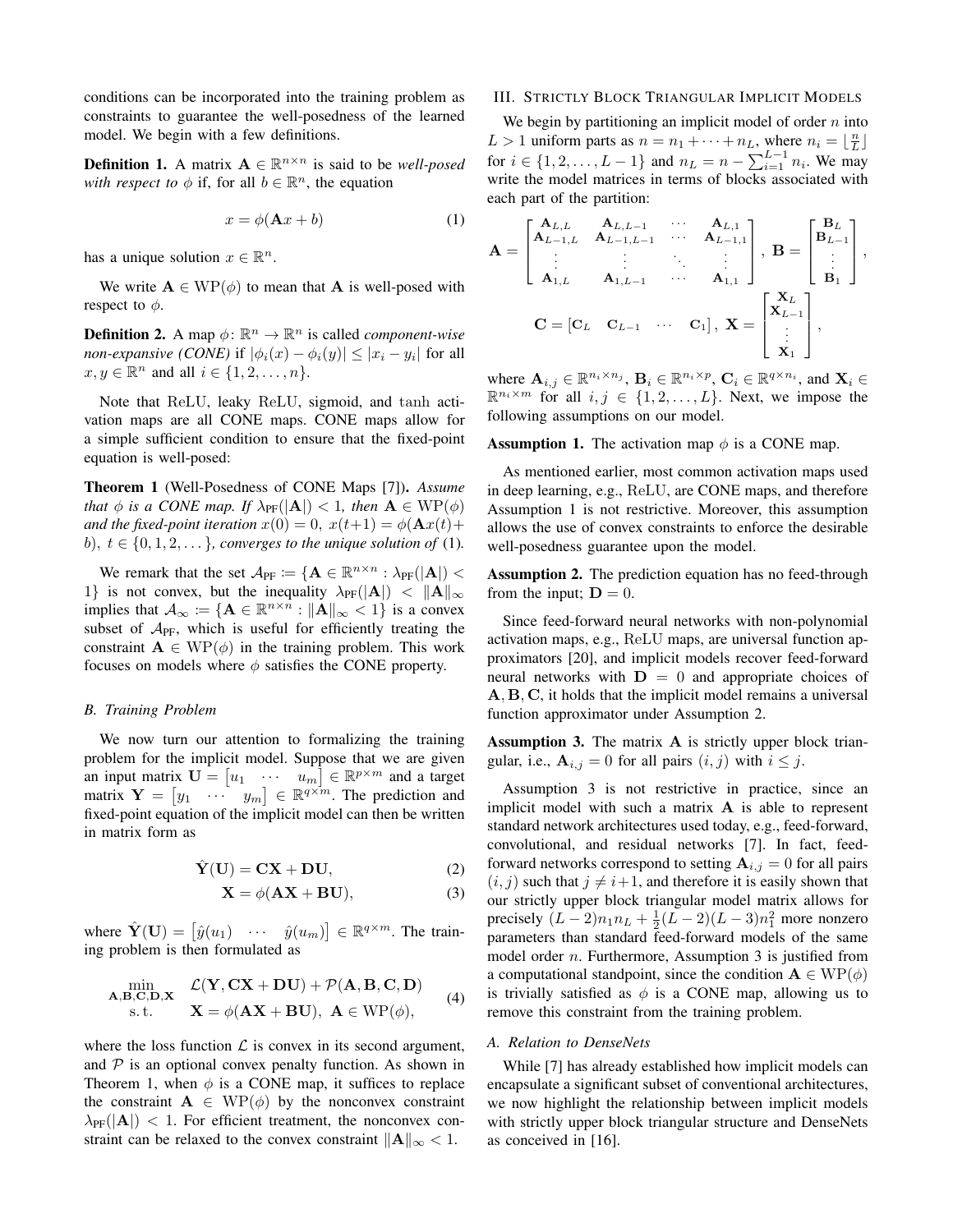Figure [1](#page-4-0) illustrates a computational graph detailing how input information is propagated through an implicit model under Assumptions [1–](#page-2-2)[3.](#page-2-4) Note that this computational graph is characterized by a forward-propagating structure with an exhaustive set of  $L(L + 1)/2$  generalized, weighted skip connections linking each pair of feature blocks including the input. Differences to DenseNets, as proposed in [\[16\]](#page-7-13), include that implicit models with said structure allow for arbitrary linear transformations (not only convolutions) between feature blocks as well as weighted skip connections throughout the model, including from the input to every feature block. This shows that strictly upper block triangular implicit models are a generalization of DenseNets.

As a result of this characterization, implicit models with an upper block triangular structure directly inherit many of the benefits observed in DenseNets. Due to the exhaustive set of connections between each feature block, the considered implicit models have maximal information flow. As a consequence, such models are also bound to have a greater parameter efficiency. Finally, since we connect each feature block directly to the output, the training procedure for such models will benefit from improved gradient propagation.

# IV. SEQUENTIAL BLOCKWISE TRAINING

Our approach is a greedy, sequential blockwise training method for strictly upper block triangular implicit models. The training problem under Assumptions [1-](#page-2-2)[3](#page-2-4) reduces to

$$
\min_{\{\mathbf{A}_{i,j}\}_{1\leq j\n
$$
\{ \mathbf{B}_{i}, \mathbf{C}_{i}, \mathbf{X}_{i} \}_{i=1}^{L}
$$
\n
$$
\mathbf{X}_{1} = \phi(\mathbf{B}_{1}\mathbf{U}),
$$
\n
$$
\mathbf{X}_{i} = \phi(\sum_{j=1}^{i-1} \mathbf{A}_{i,j} \mathbf{X}_{j} + \mathbf{B}_{i} \mathbf{U}),
$$
\n
$$
i \in \{2, ..., L\}.
$$
\n(5)
$$

With the partition of  $n$  into  $L$  blocks, we may iteratively increment the model order of the implicit model by  $n_i$  and train each added block individually, while holding previously optimized fixed-point parameters constant and re-optimizing the auxiliary parameters. We formalize this approach in Algorithm [1.](#page-3-0) Due to the strictly upper block triangular structure assumed upon  $A$ , the first subproblem  $(6)$  only optimizes over subblocks of the B, C, and X matrices. The  $i<sup>th</sup>$ subproblem optimizes over  $\{A_{i,j}\}_{j=1}^{i-1}$ ,  $B_i$ ,  $X_i$  and auxiliary blocks  $\{C_j\}_{j=1}^i$ . Here feature blocks  $\{X_j\}_{j=1}^{i-1}$  are fixed and obtained as optimizers of the previous subproblems. The sequence of optimizations in Algorithm [1](#page-3-0) occurs only once, so that the obtained subblocks can be concatenated to form the model matrices A, B and C. Figure [2](#page-4-1) depicts a visual representation of the optimization sequence.

*Remark* 1*.* Our proposed approach can be applied to both regression and classification tasks. For regression, the convex loss can be chosen to be the mean-squared error (MSE) loss

<span id="page-3-2"></span>
$$
\mathcal{L}(\mathbf{Y}, \hat{\mathbf{Y}}) = \frac{1}{2} \|\mathbf{Y} - \hat{\mathbf{Y}}\|_F^2, \tag{8}
$$

while multi-class classification can be accommodated using a combination of the softmax and negative cross-entropy loss:

$$
\mathcal{L}(\mathbf{Y}, \hat{\mathbf{Y}}) = \log(\mathbf{1}^{\top} \times \exp(\hat{\mathbf{Y}})) \mathbf{1} - \text{Tr}(\mathbf{Y}^{\top} \hat{\mathbf{Y}}).
$$
 (9)

<span id="page-3-0"></span>Algorithm 1 Sequential Greedy Training for Implicit Models

**Input:** Input  $\mathbf{U} \in \mathbb{R}^{p \times m}$ , target  $\mathbf{Y} \in \mathbb{R}^{q \times m}$ . **Parameters:** Model order  $n > 1$ , partition size  $L > 1$ . **Design choices:** Loss  $\mathcal{L}$ , activation map  $\phi$ . Return:  $\mathbf{A} \in \mathbb{R}^{n \times n}$ ,  $\mathbf{B} \in \mathbb{R}^{n \times p}$ ,  $\mathbf{C} \in \mathbb{R}^{q \times n}$ .

# begin training

1. Partition  $n = n_1 + \cdots + n_L$  with  $n_i = \lfloor \frac{n}{L} \rfloor$  for  $i \in$  $\{1, 2, \ldots, L-1\}$  and  $n_L = n - \sum_{i=1}^{L-1} n_i$ . 2. Solve optimization

<span id="page-3-1"></span>
$$
\min_{\mathbf{B}_1, \mathbf{C}_1, \mathbf{X}_1} \mathcal{L}(\mathbf{Y}, \mathbf{C}_1 \mathbf{X}_1) \text{ s.t. } \mathbf{X}_1 = \phi(\mathbf{B}_1 \mathbf{U}). \quad (6)
$$

for  $i \in \{2, 3, ..., L\}$  do

3. Solve optimization

<span id="page-3-3"></span>
$$
\min_{\{\mathbf{A}_{i,j}\}_{j=1}^{i-1},\mathbf{B}_{i}, \qquad \mathcal{L}(\mathbf{Y}, \sum_{j=1}^{i} \mathbf{C}_{j} \mathbf{X}_{j})
$$
\n
$$
\{\mathbf{C}_{j}\}_{j=1}^{i-1}, \mathbf{X}_{i} \qquad \mathbf{X}_{i} = \phi(\sum_{j=1}^{i-1} \mathbf{A}_{i,j} \mathbf{X}_{j} + \mathbf{B}_{i} \mathbf{U}).
$$
\n(7)

end for end training

*Remark* 2*.* Each subproblem can be solved using gradientbased local search heuristics implemented with automatic differentiation software. Note that the  $i<sup>th</sup>$  subproblem can be decomposed into a regression upon the target using both a feedforward component and direct linear (skip) contributions from the previous feature blocks. As such, this sequential approach avoids the need for implicit differentiation.

*Remark* 3*.* Even though our approach sets up a uniform partition of the model order  $n$ , this partition can be chosen arbitrarily. The reason the algorithm is initialized with a uniform partition is that the training complexity is equally distributed amongst all subproblems.

*Remark* 4*.* Inherent to our approach is the restriction of A as a strictly upper block triangular matrix. This assumption alleviates the requirement to project A onto the well-posedness ball at each iteration of the gradient-based optimization method. In particular, when considering the convex constraint ∥A∥<sup>∞</sup> < 1 sufficient for well-posedness, our method saves running a bisection method with complexity  $O(n^3)$  at each projected gradient update.

*Remark* 5*.* Our approach puts less strain on the memory requirements during the training procedure as compared to the end-to-end optimization. For the former, the  $i<sup>th</sup>$  subproblem only requires optimizing a subset of  $n_i(\sum_{j=1}^{i-1} n_j + m)$  $p) + q \sum_{j=1}^{i} n_j$  parameters, whereas the latter optimizes over  $n(n+m+p+q)$  parameters simultaneously. In the case where we have a large order model and  $n \gg n_i$ , each optimization of the blockwise method needs to update significantly fewer parameters at a time than in the end-to-end method.

*Remark* 6*.* The greedy blockwise approach also lends itself to an increased interpretability of the implicit model param-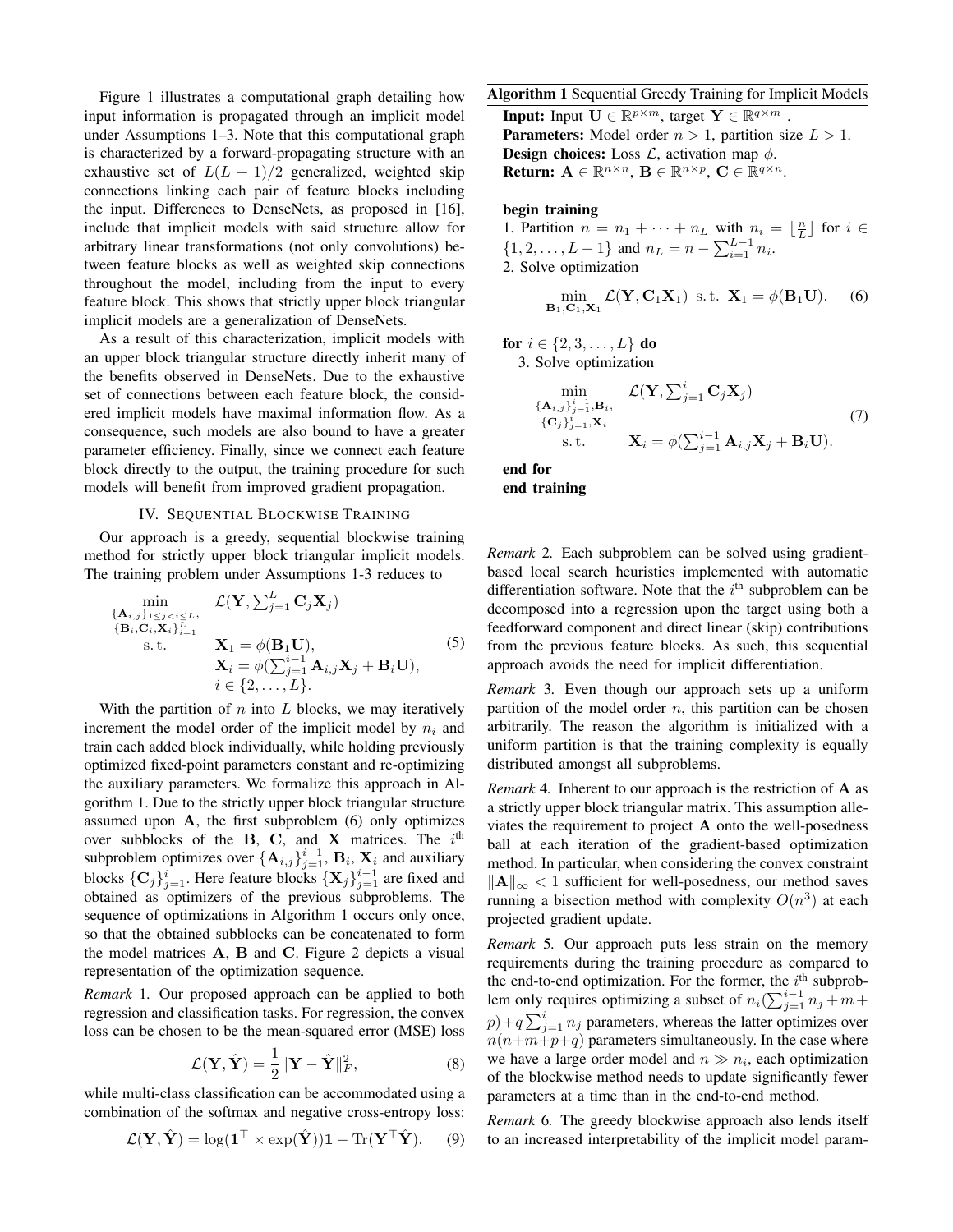<span id="page-4-0"></span>

Fig. 1. Computational graph for an implicit model with a strictly upper block triangular **A** matrix.

<span id="page-4-1"></span>

Fig. 2. Illustration of the proposed sequential blockwise training scheme. Blocks in (light) green are optimized initially, whereas the blocks in (dark) blue are optimized towards the end of the algorithm. The auxiliary  $\tilde{C}$  blocks are re-optimized at every iteration.

eters. Within an end-to-end training approach of a dense implicit model, we lack insight into how the parameters are working together to minimize the loss. Our approach directly supervises the training for each subblock of parameters. In the first optimization, blocks  $B_1$ ,  $C_1$ , and  $X_1$  attempt to directly regress upon the target. For the  $i<sup>th</sup>$  optimization, the additional fixed-point parameters  $\{\mathbf A_{i,j}\}_{j=1}^{i-1}$ ,  $\mathbf B_i$ , and  $X_i$  attempt to improve the regression by offering greater modeling capacity while auxiliary parameters  $\{C_j\}_{j=1}^i$  reweight the contribution of each feature block  $\{X_j\}_{j=1}^i$ .

#### *A. Alternating Minimization for Implicit Models*

While local search presents a valid means to solve the subproblems of Algorithm [1,](#page-3-0) we also propose an efficient alternating minimization heuristic for models trained under the squared Euclidean loss.

Assumption 4. The training problem uses the squared Euclidean loss [\(8\)](#page-3-2).

When considering the training problem of implicit models with Euclidean loss, we can formulate the  $i<sup>th</sup>$  subproblem in Algorithm [1](#page-3-0) as follows:

<span id="page-4-2"></span>
$$
\min_{\{\mathbf{A}_{i,j}\}_{j=1}^{i-1}, \mathbf{B}_{i}, \atop \{\mathbf{C}_{j}\}_{j=1}^{i}, \mathbf{X}_{i}} \|\mathbf{Y} - \sum_{j=1}^{i} \mathbf{C}_{j} \mathbf{X}_{j} \|_{F}^{2}
$$
\n
$$
\{\mathbf{C}_{j}\}_{j=1}^{i}, \mathbf{X}_{i}
$$
\n
$$
\mathbf{X}_{i} = \phi(\sum_{j=1}^{i-1} \mathbf{A}_{i,j} \mathbf{X}_{j} + \mathbf{B}_{i} \mathbf{U}).
$$
\n(10)

Rather than using a local search method to solve [\(10\)](#page-4-2), we can leverage an alternating minimization heuristic. This subroutine is formalized in Algorithm [2.](#page-5-0) It decomposes each subproblem into alternating between solving a least squares problem and a single hidden-layer neural network training problem, each with global optimality guarantees. Each least squares problem [\(11\)](#page-5-1) can be solved to global optimality with a computational complexity of  $O\left((\sum_{j=1}^i n_j)^3\right)$ , while there exist guarantees for solving the shallow training problem to (near) global optimality via local search heuristics [\[21\]](#page-7-19), [\[22\]](#page-7-20).

## *B. Extension to Non-Strict Upper Triangular* ReLU *Models*

In this section, we relax Assumption [3](#page-2-4) to allow for A to be upper triangular, i.e., we now assume that  $A_{i,j} = 0$ for all pairs  $(i, j)$  with  $i < j$  and  $A_{i,i}$  is upper triangular for all i. This new model structure allows for self-loops at all of the feature blocks  $X_i$  (i.e., self-loops at the circular nodes in Figure [1\)](#page-4-0). In this case, the  $i<sup>th</sup>$  subproblem [\(7\)](#page-3-3) in the blockwise sequential approach becomes

<span id="page-4-3"></span>
$$
\min_{\{\mathbf{A}_{i,j}\}_{j=1}^{i},\mathbf{B}_{i}, \qquad \mathcal{L}(\mathbf{Y}, \sum_{j=1}^{i} \mathbf{C}_{j} \mathbf{X}_{j})
$$
\n
$$
\{\mathbf{C}_{j}\}_{j=1}^{i}, \mathbf{X}_{i} \qquad \mathbf{X}_{i} = \phi(\sum_{j=1}^{i} \mathbf{A}_{i,j} \mathbf{X}_{j} + \mathbf{B}_{i} \mathbf{U}), \qquad (13)
$$
\n
$$
-1 < \text{diag}(\mathbf{A}_{i,i}) < 1,
$$
\n
$$
(\mathbf{A}_{i,i})_{kl} = 0 \text{ for all } k > l,
$$
\n
$$
(14)
$$

for  $i \in \{1, 2, \ldots, L\}$ , where the constraints  $-1 <$  $diag(\mathbf{A}_{i,i})$  < 1 are linear constraints ensuring that the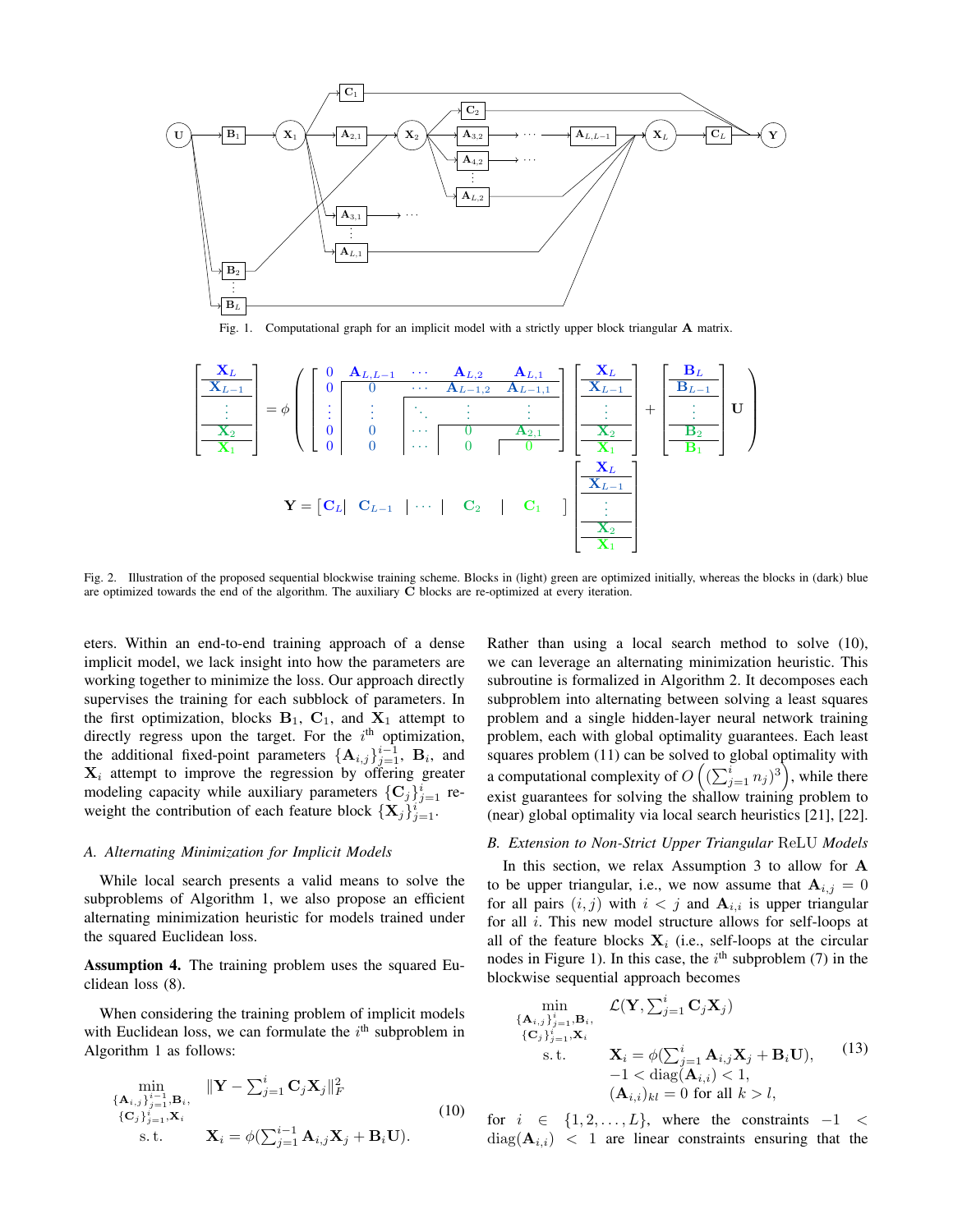## <span id="page-5-0"></span>Algorithm 2 Alternating Minimization Subroutine

**Input:** Features  $\{X_j\}_{j=1}^{i-1}$  from first  $i-1$  subproblems. Parameters: Number of alternating iterations T. **Return:**  $\{A_{i,j}\}_{j=1}^{i-1}$ ,  $B_i$ ,  $X_i$ , and  $\{C_j\}_{j=1}^{i}$ .

# begin subroutine

1. Initialize  $X_i$ .

for  $t \in \{1, 2, ..., T\}$  do

2. Solve least squares optimization

$$
\min_{\{\mathbf{C}_j\}_{j=1}^i} \|\mathbf{Y} - \sum_{j=1}^i \mathbf{C}_j \mathbf{X}_j\|_F^2.
$$
 (11)

3. Solve single hidden-layer ReLU training problem

$$
\min_{\tilde{\mathbf{A}}_i, \mathbf{X}_i} \|\tilde{\mathbf{Y}} - \mathbf{C}_i \mathbf{X}_i\|_F^2
$$
\n
$$
\text{s.t. } \mathbf{X}_i = \phi(\tilde{\mathbf{A}}_i \tilde{\mathbf{U}}_i),
$$
\n(12)

with  $\tilde{\mathbf{Y}} = \mathbf{Y} - \sum_{j=1}^{i-1} \mathbf{C}_j \mathbf{X}_j$ ,  $\tilde{\mathbf{A}}_i = \begin{bmatrix} \mathbf{A}_{i,i-1} & \cdots & \mathbf{A}_{i,1} & \mathbf{B}_i \end{bmatrix},$ 

and

$$
\tilde{\mathbf{U}}_i = \begin{bmatrix} \mathbf{X}_{i-1}^{\top} & \cdots & \mathbf{X}_1^{\top} & \mathbf{U}^{\top} \end{bmatrix}^{\top}.
$$

end for end subroutine

triangular matrix **A** is well-posed with respect to  $\phi$ , as guaranteed by Theorem [1.](#page-2-1) The difficulty in the new problem [\(13\)](#page-4-3) is the fact that the constraint on the variable  $X_i$  is now an implicit equality constraint. In general, this requires the use of implicit differentiation at each step of a gradient-based optimization algorithm, making each of the subproblems nontrivial to solve, and eliminating the immediate applicability of the alternating subroutine of Algorithm [2.](#page-5-0) Despite this challenge, we prove in Theorem [2](#page-5-2) that for ReLU models, the feasible set of [\(13\)](#page-4-3) is equivalently expressed in terms of an explicit equality constraint, making the  $i<sup>th</sup>$  subproblem equivalent to a re-weighted subproblem under our original strictly upper block triangular assumption. For the sake of exposition, we assume that  $n_j = 1$ . We generalize the result to arbitrary  $n_i$  in Appendix [I.](#page-7-21)

<span id="page-5-2"></span>**Theorem 2.** Assume that  $\phi = \text{ReLU}$  and  $n_i = 1$  for all  $j \in \{1, 2, \ldots, L\}$ , and let  $\mathbf{X}_i \in \mathbb{R}^{1 \times m}$ . Then, there exist  $\{{\bf A}_{i,j}\}_{j=1}^i, {\bf B}_i, \{{\bf C}_j\}_{j=1}^i$  that together with  ${\bf X}_i$  are feasible *for* [\(13\)](#page-4-3) *if and only if there exist*  $\gamma_1, \ldots, \gamma_{i-1}, \lambda_1, \ldots, \lambda_p \in$  $\mathbb R$  such that  $\mathbf X_i = \text{ReLU} \left( \sum_{j=1}^{i-1} \gamma_j \mathbf X_j + \sum_{k=1}^p \lambda_k \mathbf U_k \right),$ where  $\mathbf{U}_k$  is the  $k^{th}$  row of  $\mathbf{U}$ .

*Proof.* Notice that, since  $n_j = 1$  for all j, every block of **A** is a scalar, so we write  $A_{i,j} = a_{ij}$ . Similarly, denote the kth element of the row vector  $B_i$  by  $b_{ik}$ .

Suppose that  $\{a_{ij}\}_{j=1}^i$ ,  $B_i$ , and  $\{C_j\}_{j=1}^i$ , together with

 $\mathbf{X}_i$ , are feasible for [\(13\)](#page-4-3). Then  $-1 < a_{ii} < 1$  and

$$
\mathbf{X}_{i} = \text{ReLU}\bigg(\sum_{j=1}^{i} a_{ij}\mathbf{X}_{j} + \sum_{k=1}^{p} b_{ik}\mathbf{U}_{k}\bigg).
$$

Let  $l \in \{1, 2, \ldots, m\}$ . If  $X_{il} \neq 0$ , then we have that

$$
0 < X_{il} = \text{ReLU}\left(\sum_{j=1}^{i} a_{ij} X_{jl} + \sum_{k=1}^{p} b_{ik} U_{kl}\right)
$$

$$
= \sum_{j=1}^{i} a_{ij} X_{jl} + \sum_{k=1}^{p} b_{ik} U_{kl}.
$$

<span id="page-5-1"></span>Hence,  $X_{il} = \sum_{j=1}^{i-1} \frac{a_{ij}}{1-a}$  $\frac{a_{ij}}{1-a_{ii}}X_{jl} + \sum_{k=1}^p \frac{1}{1-a_{ii}}b_{ik}U_{kl} =$ ReLU  $\left(\sum_{j=1}^{i-1} \frac{a_{ij}}{1-a}\right)$  $\frac{a_{ij}}{1-a_{ii}}X_{jl} + \sum_{k=1}^{p} \frac{1}{1-a_{ii}}b_{ik}U_{kl}$ . On the other hand, if  $X_{il} = 0$ , then  $\sum_{j=1}^{i} a_{ij}X_{jl}$  +  $\sum_{k=1}^{p} b_{ik} U_{kl} = \sum_{j=1}^{i-1} a_{ij} X_{jl} + \sum_{k=1}^{p} b_{ik} U_{kl} \leq 0$ , so  $\sum_{j=1}^{i-1} \frac{a_{ij}}{1-a}$  $\frac{a_{ij}}{1-a_{ii}}X_{jl} + \sum_{k=1}^p \frac{b_{ik}}{1-a_{ii}}U_{kl} \leq 0$ , which implies that again  $X_{il}$  = ReLU  $\left(\sum_{j=1}^{i-1} \frac{a_{ij}}{1-a_j}\right)$  $\frac{a_{ij}}{1-a_{ii}}X_{jl} + \sum_{k=1}^{p} \frac{b_{ik}}{1-a_{ii}}U_{kl}$ Thus, it holds that

$$
\mathbf{X}_{i} = \text{ReLU}\left(\sum_{j=1}^{i-1} \frac{a_{ij}}{1 - a_{ii}} \mathbf{X}_{j} + \sum_{k=1}^{p} \frac{b_{ik}}{1 - a_{ii}} \mathbf{U}_{k}\right),
$$

which proves the forward direction with  $\gamma_j = \frac{a_{ij}}{1 - a_{ij}}$  and which proves the forward direction with  $t_j = \frac{1-a_{ii}}{1-a_{ii}}$ .

Now, suppose there exist  $\gamma_1, \ldots, \gamma_{i-1}, \lambda_1, \ldots, \lambda_p \in \mathbb{R}$ such that  $\mathbf{X}_i = \text{ReLU}\left(\sum_{j=1}^{i-1} \gamma_j \mathbf{X}_j + \sum_{k=1}^p \lambda_k \mathbf{U}_k\right)$ . Then, let  $\epsilon > 0$  and define  $\{A_{i,j}\}_{j=1}^i \subseteq \mathbb{R}, B_i \in \mathbb{R}^{1 \times p}$  by  $\mathbf{A}_{i,i} = a_{ii} := 1 - \epsilon, \ \mathbf{A}_{i,j} = (1 - a_{ii})\gamma_j \ \text{ for all } \ j \ \in$  $\{1, 2, \ldots, i-1\}$ , and  $(\mathbf{B}_i)_k = (1 - a_{ii})\lambda_k$  for all  $k \in$  $\{1, 2, \ldots, p\}$ . Let  $\{C_j\}_{j=1}^i \subseteq \mathbb{R}^{q \times 1}$  be arbitrary. Then, by construction  $-1 < \text{diag}(\mathbf{A}_{i,i}) = a_{ii} = 1 - \epsilon < 1$ and  $({\bf A}_{i,i})_{kl} = 0$  for all  $k > l$ . Reversing the steps of the forward direction proof also shows that our parameter choice yields  $\mathbf{X}_i = \text{ReLU}\left(\sum_{j=1}^i \mathbf{A}_{i,j} \mathbf{X}_j + \mathbf{B}_i \mathbf{U}\right)$ . Thus,  ${ {\bf A}_{i,j}}_{j=1}^i, {\bf B}_i, \{ {\bf C}_j \}_{j=1}^i$ , together with  ${\bf X}_i$ , are feasible for [\(13\)](#page-4-3).  $\Box$ 

Theorem [2](#page-5-2) shows that the implicit constraint in the nonstrict training problem [\(13\)](#page-4-3) may be equivalently replaced by an explicit constraint, avoiding the need to use implicit differentiation in solving the optimization for non-strict models.

## V. EXPERIMENTS

#### *A. Nonlinear Function Interpolation via Regression*

We consider the tasks of interpolating real, univariate, nonlinear, smooth and nonsmooth functions via regression. As illustrative examples, we consider the smooth function

$$
f_1(u) = 5\cos(\pi u)\exp(-\frac{1}{2}|u|)
$$
 (14)

introduced in [\[7\]](#page-7-5), and the nonsmooth function  $f_2(u)$  formed by the product of a sawtooth waveform and a decaying exponential. The true functions  $f_1(u)$  and  $f_2(u)$  are presented in Figures [3](#page-6-0) and [4,](#page-6-1) respectively. Training datasets were constructed by drawing 500 samples  $\{(u_i, y_i)\}_{i=1}^{500}$  in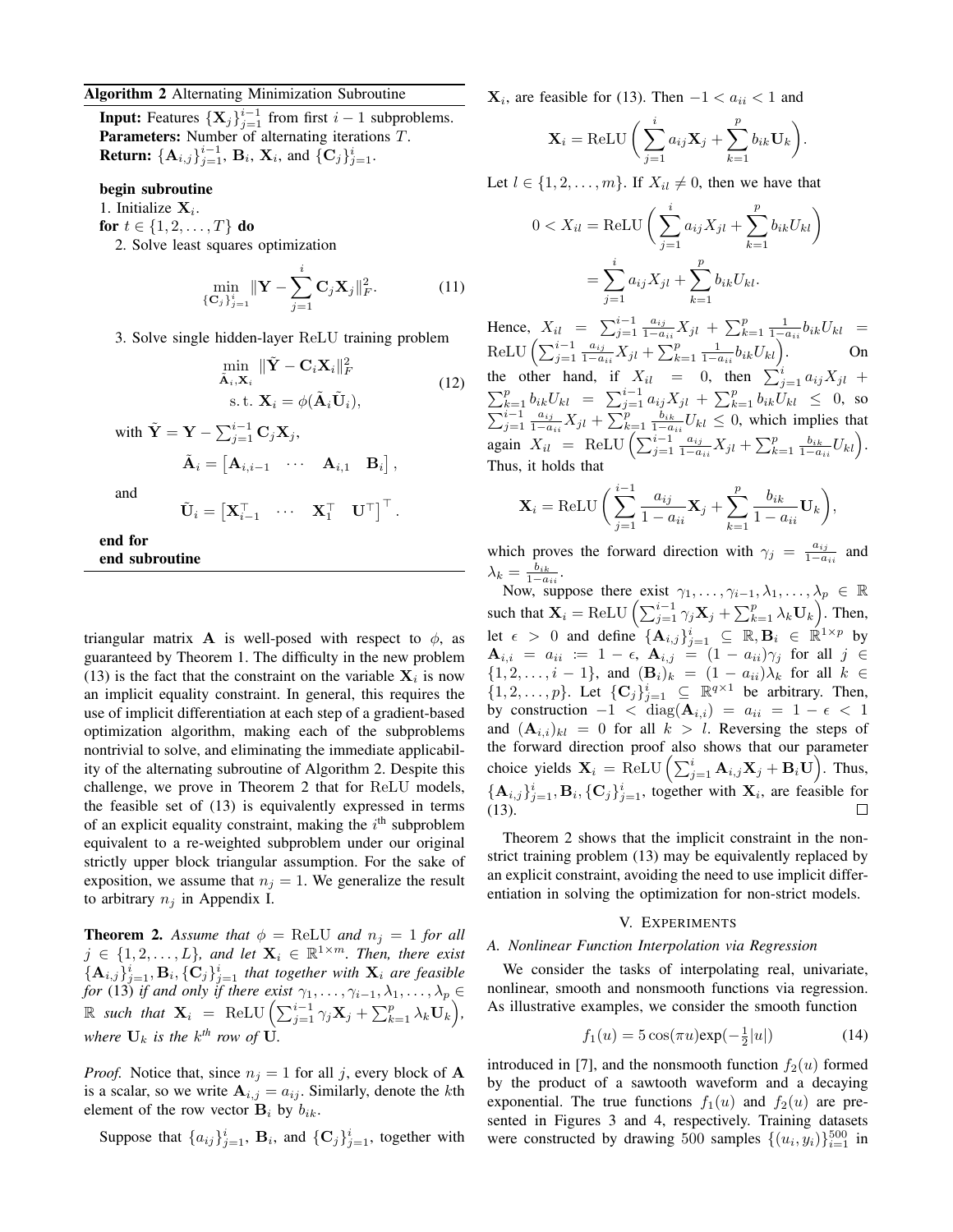an i.i.d. manner where  $u_i \sim \mathcal{U}(-5, 5)$  and  $y_i \sim \mathcal{U}(f_i(u_i) 1, f_i(u_i)+1$  for  $j \in \{1,2\}$ . To mitigate stochasticity within the interpolation performance of the considered models, the training datasets were sampled 10 times and the average model performance is considered for comparison. The test datasets were formed by evaluating the true functions at 1000 uniformly spaced inputs  $u \in [-5, 5]$ . As a comparison benchmark, a feed-forward network (FFN) with architecture  $(1-25-25-25-25-1)$  consisting of 4 hidden layers with 25 hidden units each was trained using the ADAM optimizer with step size 0.01 until convergence [\[23\]](#page-7-22). We measure the capacity of a model by summing up all of its parameters. For the considered FF architecture (with univariate inputs), the capacity is  $25 + 3 \times 25^2 = 1900$  parameters. We compare the average performance of this FFN with an implicit model of order  $n = 30$ . For end-to-end training, such a model has a capacity of  $n(n+p+q) = 960$  parameters. The blockwise approach has approximately half the capacity due to the strictly block upper triangular assumption made on A. In this experiment, the blockwise training approach used a partition of  $L = 10$ . Local search heuristics for solving the blockwise subproblems used the same optimizer configurations as was used for the FFN training, i.e., ADAM optimizer with a step size of 0.01. Visual illustrations of the average interpolation performance of the blockwise trained implicit models on the smooth and nonsmooth functions are shown in Figures [3](#page-6-0) and [4.](#page-6-1) Tables [I](#page-6-2) and [II](#page-7-23) show the average test root-meansquare error (RMSE) as well as average training times (as run on a 2.6 GHz 6-Core CPU) of the different models on the two considered tasks. The blockwise trained implicit model significantly outperforms both the FFN and the endto-end trained implicit model. The improved performance over the FFN comes even though the implicit model has a significantly lower capacity than the FFN. This empirically corroborates the parameter efficiency advantage inherent to implicit models. The fact that the blockwise approach also notably outperforms the end-to-end optimization suggests that our proposed training method is better able to exploit the parameter efficiency property. We also note a marked improvement in training time for the blockwise approach over the end-to-end optimization. This is due to the elimination of the well-posedness projections and fixed-point iterations.

TABLE I

<span id="page-6-2"></span>AVERAGE TEST RMSE AND TRAINING TIMES FOR THE CONSIDERED IMPLICIT AND FF MODELS ON THE SMOOTH INTERPOLATION TASK.

| Model                                                              | Training Time (s) | <b>Test RMSE</b>     |
|--------------------------------------------------------------------|-------------------|----------------------|
| Implicit (Blockwise, Local Search)<br>Implicit (End-to-End)<br>FFN | 51<br>14          | 0.29<br>1.72<br>0.42 |

# *B. Classification Tasks*

We next evaluate our algorithm on classification tasks by considering the MNIST and the Fashion-MNIST datasets [\[24\]](#page-7-24). The former considers handwritten digit classification, whereas the latter focuses on fashion product classification.

<span id="page-6-0"></span>

<span id="page-6-1"></span>Fig. 3. Performance of implicit model trained via the blockwise algorithm on the smooth function interpolation task.



Fig. 4. Performance of implicit model trained via the blockwise algorithm on the nonsmooth function interpolation task.

For both datasets, the  $28 \times 28$  pixel input images were reshaped into 784-dimensional input vectors. Moreover, we chose  $m = 6 \times 10^4$  training samples and  $10^4$  test samples. As a comparison benchmark, a FFN with architecture (784- 64-32-16-10) was trained using the ADAM optimizer with step size 0.001 for 200 epochs. The capacity of the FF architecture is  $784 \times 64 + 64 \times 32 + 32 \times 16 + 16 \times 10 = 52896$ parameters. Our implicit model was initialized with an order  $n = 32$  and for the case of our blockwise greedy algorithm we used  $L = 16$  partitions (trained using local search). Each optimization for the implicit model was carried out for 200 epochs to keep consistency with the FFN baseline. For the end-to-end optimization the capacity of the model is  $32\times32+32\times784+32\times10=26432$ . Similarly, with a strictly upper triangular structure, the capacity of the model used with blockwise training is approximately 26000 parameters. Table [III](#page-7-25) shows the test accuracy (%) and training times for the considered models on both datasets.

The sequential blockwise trained implicit models outperform the models trained with end-to-end optimization as well as the FFN on both datasets. Across both datasets, the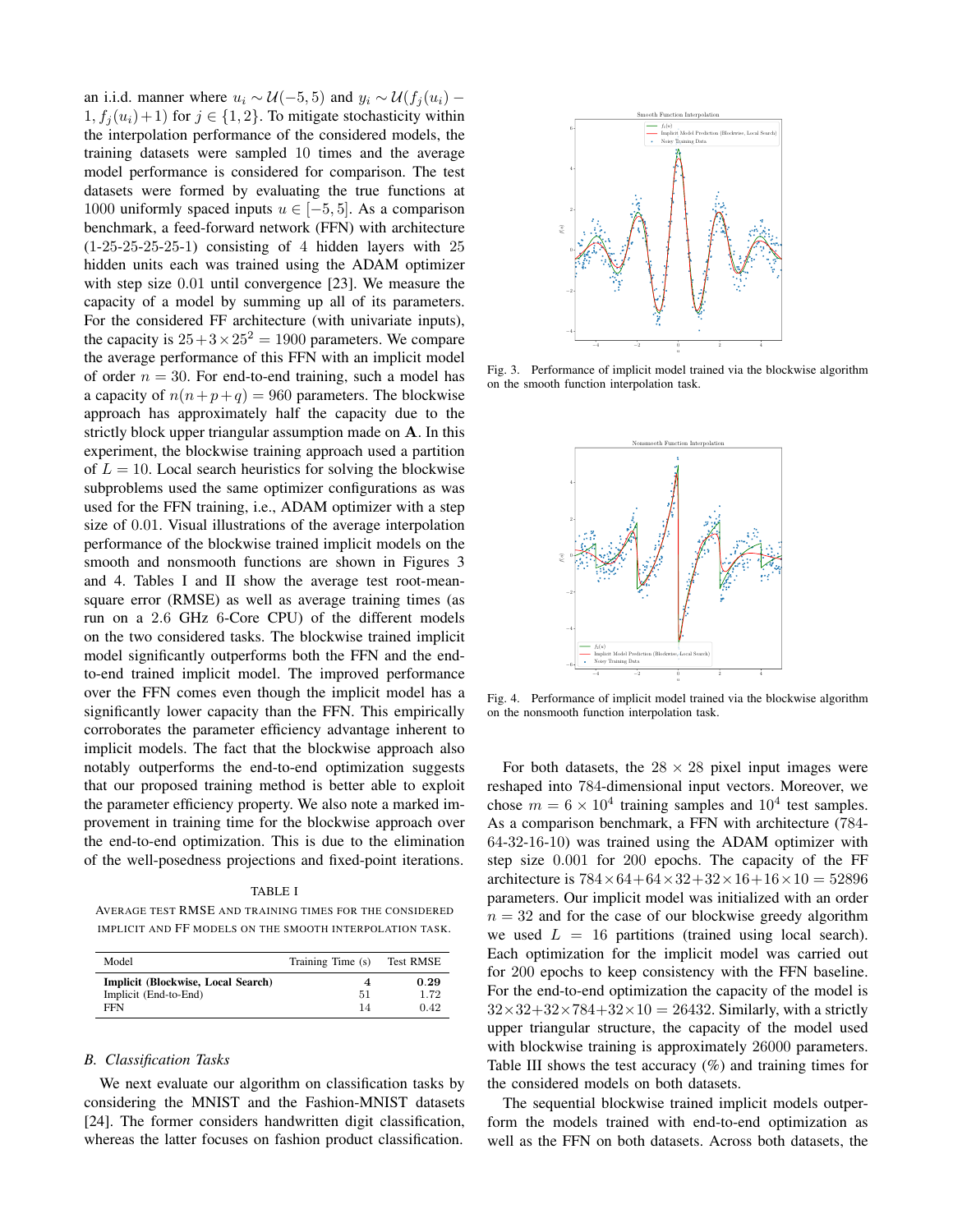## TABLE II

<span id="page-7-23"></span>AVERAGE TEST RMSE AND TRAINING TIMES FOR THE CONSIDERED IMPLICIT AND FF MODELS ON THE NONSMOOTH INTERPOLATION TASK.

| Model                                                              | Training Time (s) | <b>Test RMSE</b>     |
|--------------------------------------------------------------------|-------------------|----------------------|
| Implicit (Blockwise, Local Search)<br>Implicit (End-to-End)<br>FFN | 44<br>15          | 0.52<br>1.78<br>0.59 |

#### TABLE III

#### TEST ACCURACY AND TRAINING TIMES FOR THE CONSIDERED IMPLICIT AND FF MODELS ON THE CLASSIFICATION TASKS.

| (a) MNIST Classification. |  |
|---------------------------|--|
|---------------------------|--|

| Model                              | Training Time (s) | Accuracy $(\%)$ |
|------------------------------------|-------------------|-----------------|
| Implicit (Blockwise, Local Search) | 819               | 95.58           |
| Implicit (End-to-End)              | 1198              | 65.65           |
| <b>FFN</b>                         | 380               | 95.27           |

| (b) Fashion-MNIST Classification. |  |
|-----------------------------------|--|
|-----------------------------------|--|

<span id="page-7-25"></span>

| Model                              | Training Time (s) | Accuracy $(\%)$ |
|------------------------------------|-------------------|-----------------|
| Implicit (Blockwise, Local Search) | 791               | 86.9            |
| Implicit (End-to-End)              | 1368              | 58.06           |
| FFN                                | 379               | 86              |

sequential approach yields a significant computational speed up in the training time over the end-to-end optimization. Furthermore, as the implicit models were designed with significantly less parameters than the FFN, the results highlight the former's parameter efficiency which we were again able to exploit better using the sequential training approach.

## VI. CONCLUSION

In this work, we introduce a sequential, greedy algorithm for training triangular implicit deep models in a blockwise fashion. We show how the corresponding subproblems can be decomposed into a subroutine that alternates between a least squares optimization and an easily solved single hiddenlayer neural network training problem. We theoretically prove that, for the more general non-strictly triangular ReLU implicit models, the challenging implicit constraints can be equivalently replaced by more tractable explicit constraints, allowing for our algorithm to be applied to such models. Experiments on function interpolation, as well as MNIST and Fashion-MNIST classification tasks, show that our algorithm learns models with performance superior than end-to-end optimization and conventional feed-forward neural networks, with computation times lower than the end-to-end approach, making the proposed sequential algorithm a promising new approach for training implicit deep models.

#### **REFERENCES**

- <span id="page-7-0"></span>[1] I. Goodfellow, Y. Bengio, and A. Courville, *Deep Learning*. MIT Press, 2016.
- <span id="page-7-1"></span>[2] W. Kong, Z. Y. Dong, Y. Jia, D. J. Hill, Y. Xu, and Y. Zhang, "Shortterm residential load forecasting based on LSTM recurrent neural network," *IEEE Transactions on Smart Grid*, vol. 10, no. 1, pp. 841– 851, 2017.
- [3] M. Bojarski, D. Del Testa, D. Dworakowski, B. Firner, B. Flepp, P. Goyal, L. D. Jackel, M. Monfort, U. Muller, J. Zhang *et al.*, "End to end learning for self-driving cars," *arXiv preprint arXiv:1604.07316*, 2016.
- <span id="page-7-2"></span>[4] S. Levine, C. Finn, T. Darrell, and P. Abbeel, "End-to-end training of deep visuomotor policies," *The Journal of Machine Learning Research*, vol. 17, no. 1, pp. 1334–1373, 2016.
- <span id="page-7-3"></span>[5] A. Krizhevsky, I. Sutskever, and G. E. Hinton, "ImageNet classification with deep convolutional neural networks," *Advances in neural information processing systems*, vol. 25, 2012.
- <span id="page-7-4"></span>[6] K. Simonyan and A. Zisserman, "Very deep convolutional networks for large-scale image recognition," *CoRR*, vol. abs/1409.1556, 2015.
- <span id="page-7-5"></span>[7] L. El Ghaoui, F. Gu, B. Travacca, A. Askari, and A. Tsai, "Implicit deep learning," *SIAM Journal on Mathematics of Data Science*, vol. 3, no. 3, pp. 930–958, 2021.
- <span id="page-7-6"></span>[8] H. Li, Z. Xu, G. Taylor, C. Studer, and T. Goldstein, "Visualizing the loss landscape of neural nets," *Advances in neural information processing systems*, vol. 31, 2018.
- <span id="page-7-7"></span>[9] S. Bai, J. Z. Kolter, and V. Koltun, "Deep equilibrium models," *Advances in Neural Information Processing Systems*, vol. 32, 2019.
- <span id="page-7-8"></span>[10] R. T. Chen, Y. Rubanova, J. Bettencourt, and D. K. Duvenaud, "Neural ordinary differential equations," *Advances in neural information processing systems*, vol. 31, 2018.
- <span id="page-7-9"></span>[11] F. Gu, H. Chang, W. Zhu, S. Sojoudi, and L. El Ghaoui, "Implicit graph neural networks," *Advances in Neural Information Processing Systems*, vol. 33, pp. 11 984–11 995, 2020.
- <span id="page-7-10"></span>[12] S. Bai, V. Koltun, and J. Z. Kolter, "Multiscale deep equilibrium models," *Advances in Neural Information Processing Systems*, vol. 33, pp. 5238–5250, 2020.
- <span id="page-7-11"></span>[13] C. Pabbaraju, E. Winston, and J. Z. Kolter, "Estimating Lipschitz constants of monotone deep equilibrium models," in *International Conference on Learning Representations*, 2020.
- <span id="page-7-12"></span>[14] K. He, X. Zhang, S. Ren, and J. Sun, "Deep residual learning for image recognition," in *2016 IEEE Conference on Computer Vision and Pattern Recognition (CVPR)*, 2016, pp. 770–778.
- <span id="page-7-14"></span>[15] R. K. Srivastava, K. Greff, and J. Schmidhuber, "Training very deep networks," in *Advances in Neural Information Processing Systems*, C. Cortes, N. Lawrence, D. Lee, M. Sugiyama, and R. Garnett, Eds., vol. 28. Curran Associates, Inc., 2015.
- <span id="page-7-13"></span>[16] G. Huang, Z. Liu, and K. Q. Weinberger, "Densely connected convolutional networks," *2017 IEEE Conference on Computer Vision and Pattern Recognition (CVPR)*, pp. 2261–2269, 2017.
- <span id="page-7-15"></span>[17] G. Huang, Y. Sun, Z. Liu, D. Sedra, and K. Q. Weinberger, "Deep networks with stochastic depth," in *Computer Vision – ECCV 2016*, B. Leibe, J. Matas, N. Sebe, and M. Welling, Eds. Cham: Springer International Publishing, 2016, pp. 646–661.
- <span id="page-7-16"></span>[18] Y. Bengio, P. Lamblin, D. Popovici, and H. Larochelle, "Greedy layer-wise training of deep networks," in *Proceedings of the 19th International Conference on Neural Information Processing Systems*, ser. NIPS'06. Cambridge, MA, USA: MIT Press, 2006, p. 153–160.
- <span id="page-7-17"></span>[19] E. Belilovsky, M. Eickenberg, and E. Oyallon, "Greedy layerwise learning can scale to ImageNet," 2019.
- <span id="page-7-18"></span>[20] M. Leshno, V. Y. Lin, A. Pinkus, and S. Schocken, "Multilayer feedforward networks with a nonpolynomial activation function can approximate any function," *Neural networks*, vol. 6, no. 6, pp. 861– 867, 1993.
- <span id="page-7-19"></span>[21] Y. Tian, "An analytical formula of population gradient for two-layered ReLU network and its applications in convergence and critical point analysis," 2017.
- <span id="page-7-20"></span>[22] T. Ergen and M. Pilanci, "Convex optimization for shallow neural networks," in *2019 57th Annual Allerton Conference on Communication, Control, and Computing (Allerton)*, 2019, pp. 79–83.
- <span id="page-7-22"></span>[23] D. P. Kingma and J. Ba, "Adam: A method for stochastic optimization," *CoRR*, vol. abs/1412.6980, 2015.
- <span id="page-7-24"></span>[24] H. Xiao, K. Rasul, and R. Vollgraf, "Fashion-MNIST: A novel image dataset for benchmarking machine learning algorithms," *ArXiv*, vol. abs/1708.07747, 2017.

#### <span id="page-7-21"></span>APPENDIX I

# GENERALIZATION OF THEOREM [2](#page-5-2)

Below, we generalize Theorem [2](#page-5-2) to the case where the partition sizes  $n_i$  may be larger than unity. The result shows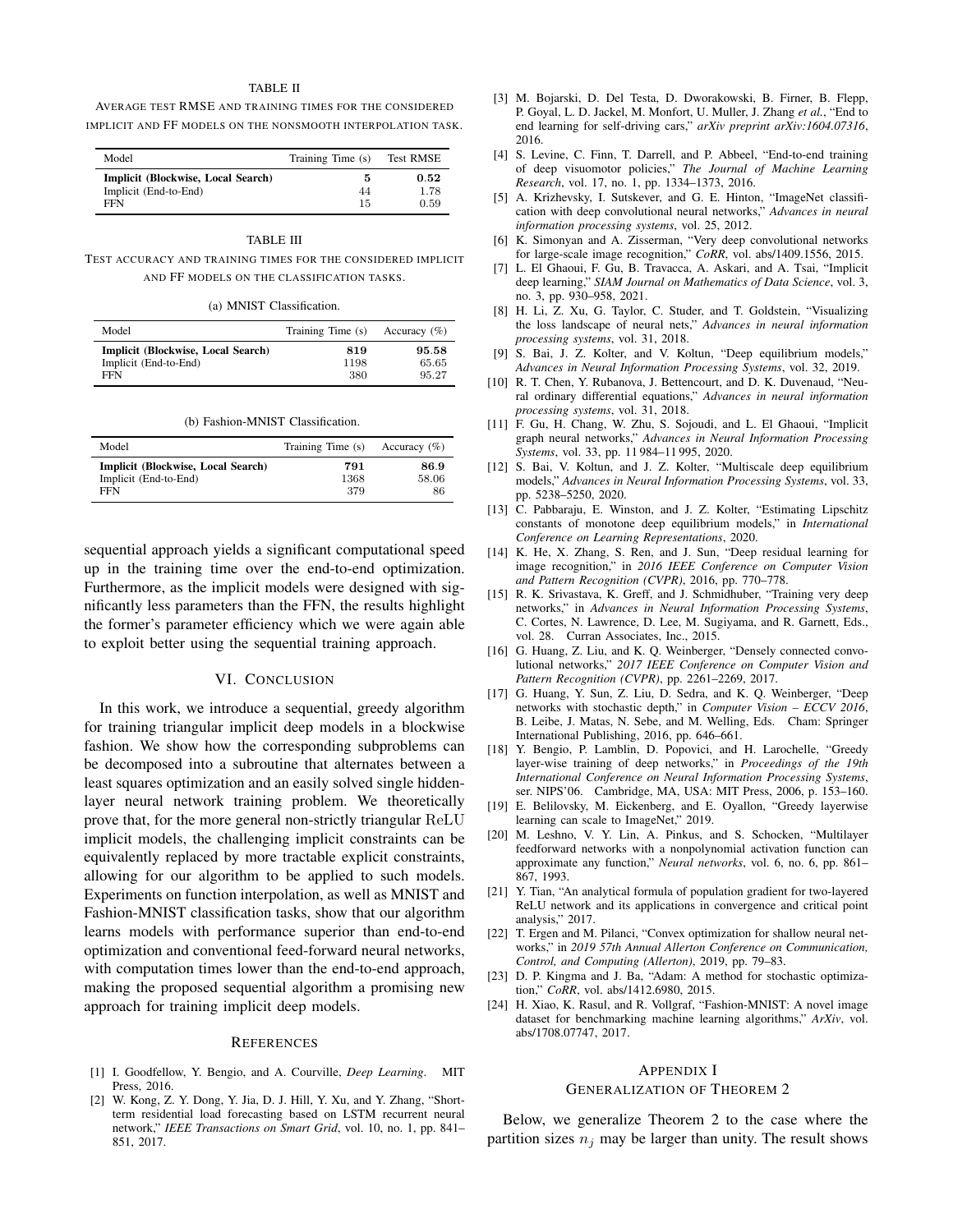that, again, the implicit constraint on  $X_i$  may be replaced by equivalent explicit ones. so

**Theorem 3.** Assume that  $\phi$  = ReLU, and let  $X_i \in$  $\mathbb{R}^{n_i \times m}$ . Then, there exists  $\{\mathbf{A}_{i,j}\}_{j=1}^i, \mathbf{B}_i, \{\mathbf{C}_j\}_{j=1}^i$  that to*gether with* X<sup>i</sup> *are feasible for* [\(13\)](#page-4-3) *if and only if, for all*  $k \in \{1, 2, ..., n_i\}$  *and all*  $l \in \{1, 2, ..., m\}$ , there *exists*  $\gamma_{k1}^{(1)}$  $\frac{\gamma^{(1)}}{k1},\ldots,\gamma^{(1)}_{kn}$  $\begin{array}{rcl} (1) \ k n_1 \end{array} \in \mathbb{R}, \ldots, \gamma_{k1}^{(i-1)}$  $\chi_{k1}^{(i-1)}, \ldots, \gamma_{k n_{i-1}}^{(i-1)}$  $\frac{(i-1)}{kn_{i-1}}$  ∈ ℝ,  $\gamma_{k(k+1)}^{(i)},\ldots,\gamma_{kn}^{(i)}$  $\mathbf{R}_{kn_i}^{(i)} \in \mathbb{R}$ , and  $\lambda_{k1}, \ldots, \lambda_{kp} \in \mathbb{R}$  such that

<span id="page-8-0"></span>
$$
(\mathbf{X}_i)_{kl} = \text{ReLU}\bigg(\sum_{r=k+1}^{n_i} \gamma_{kr}^{(i)}(\mathbf{X}_i)_{rl} + \sum_{j=1}^{i-1} \sum_{r=1}^{n_j} \gamma_{kr}^{(j)}(\mathbf{X}_j)_{rl} + \sum_{r=1}^p \lambda_{kr}(\mathbf{U})_{rl}\bigg).
$$
 (15)

*Proof.* Suppose that  $\{\mathbf{A}_{i,j}\}_{j=1}^i$ ,  $\mathbf{B}_i$ ,  $\{\mathbf{C}_j\}_{j=1}^i$ , together with  $\mathbf{X}_i$ , are feasible for [\(13\)](#page-4-3). Then  $-1 < \text{diag}(\mathbf{A}_{i,i}) < 1$ ,  $({\bf A}_{i,i})_{kl} = 0$  for all  $k > l$ , and

$$
\mathbf{X}_{i} = \text{ReLU}\bigg(\sum_{j=1}^{i} \mathbf{A}_{i,j}\mathbf{X}_{j} + \mathbf{B}_{i}\mathbf{U}\bigg).
$$

Let  $k \in \{1, 2, ..., n_i\}$  and  $l \in \{1, 2, ..., m\}$ . If  $(\mathbf{X}_i)_{kl} \neq 0$ , then we have that

$$
0 < (\mathbf{X}_{i})_{kl}
$$
\n
$$
= \text{ReLU}\bigg(\sum_{j=1}^{i} \sum_{r=1}^{n_{j}} (\mathbf{A}_{i,j})_{kr} (\mathbf{X}_{j})_{rl} + \sum_{r=1}^{p} (\mathbf{B}_{i})_{kr} (\mathbf{U})_{rl}\bigg)
$$
\n
$$
= \sum_{j=1}^{i} \sum_{r=1}^{n_{j}} (\mathbf{A}_{i,j})_{kr} (\mathbf{X}_{j})_{rl} + \sum_{r=1}^{p} (\mathbf{B}_{i})_{kr} (\mathbf{U})_{rl}
$$
\n
$$
= \sum_{r=1}^{n_{i}} (\mathbf{A}_{i,i})_{kr} (\mathbf{X}_{i})_{rl} + \sum_{j=1}^{i-1} \sum_{r=1}^{n_{j}} (\mathbf{A}_{i,j})_{kr} (\mathbf{X}_{j})_{rl}
$$
\n
$$
+ \sum_{r=1}^{p} (\mathbf{B}_{i})_{kr} (\mathbf{U})_{rl}
$$
\n
$$
= \sum_{r=k}^{n_{i}} (\mathbf{A}_{i,i})_{kr} (\mathbf{X}_{i})_{rl} + \sum_{j=1}^{i-1} \sum_{r=1}^{n_{j}} (\mathbf{A}_{i,j})_{kr} (\mathbf{X}_{j})_{rl}
$$
\n
$$
+ \sum_{r=1}^{p} (\mathbf{B}_{i})_{kr} (\mathbf{U})_{rl},
$$

$$
(\mathbf{X}_{i})_{kl} = \sum_{r=k+1}^{n_{i}} \frac{(\mathbf{A}_{i,i})_{kr}}{1 - (\mathbf{A}_{i,i})_{kk}} (\mathbf{X}_{i})_{rl}
$$
  
+ 
$$
\sum_{j=1}^{i-1} \sum_{r=1}^{n_{j}} \frac{(\mathbf{A}_{i,j})_{kr}}{1 - (\mathbf{A}_{i,i})_{kk}} (\mathbf{X}_{j})_{rl}
$$
  
+ 
$$
\sum_{r=1}^{p} \frac{(\mathbf{B}_{i})_{kr}}{1 - (\mathbf{A}_{i,i})_{kk}} (\mathbf{U})_{rl}
$$
  
= ReLU  $\Big( \sum_{r=k+1}^{n_{i}} \frac{(\mathbf{A}_{i,i})_{kr}}{1 - (\mathbf{A}_{i,i})_{kk}} (\mathbf{X}_{i})_{rl}$   
+ 
$$
\sum_{j=1}^{i-1} \sum_{r=1}^{n_{j}} \frac{(\mathbf{A}_{i,j})_{kr}}{1 - (\mathbf{A}_{i,i})_{kk}} (\mathbf{X}_{j})_{rl}
$$
  
+ 
$$
\sum_{r=1}^{p} \frac{(\mathbf{B}_{i})_{kr}}{1 - (\mathbf{A}_{i,i})_{kk}} (\mathbf{U})_{rl} \Big).
$$

On the other hand, if  $(X_i)_{kl} = 0$ , then

$$
0 \geq \sum_{j=1}^{i} \sum_{r=1}^{n_j} (\mathbf{A}_{i,j})_{kr} (\mathbf{X}_j)_{rl} + \sum_{r=1}^{p} (\mathbf{B}_i)_{kr} (\mathbf{U})_{rl}
$$
  
\n
$$
= \sum_{r=1}^{n_i} (\mathbf{A}_{i,i})_{kr} (\mathbf{X}_i)_{rl} + \sum_{j=1}^{i-1} \sum_{r=1}^{n_j} (\mathbf{A}_{i,j})_{kr} (\mathbf{X}_j)_{rl}
$$
  
\n
$$
+ \sum_{r=1}^{p} (\mathbf{B}_i)_{kr} (\mathbf{U})_{rl}
$$
  
\n
$$
= \sum_{r=k+1}^{n_i} (\mathbf{A}_{i,i})_{kr} (\mathbf{X}_i)_{rl} + \sum_{j=1}^{i-1} \sum_{r=1}^{n_j} (\mathbf{A}_{i,j})_{kr} (\mathbf{X}_j)_{rl}
$$
  
\n
$$
+ \sum_{r=1}^{p} (\mathbf{B}_i)_{kr} (\mathbf{U})_{rl},
$$

so

$$
0 \geq \sum_{r=k+1}^{n_i} \frac{(\mathbf{A}_{i,i})_{kr}}{1 - (\mathbf{A}_{i,i})_{kk}} (\mathbf{X}_i)_{rl} + \sum_{j=1}^{i-1} \sum_{r=1}^{n_j} \frac{(\mathbf{A}_{i,j})_{kr}}{1 - (\mathbf{A}_{i,i})_{kk}} (\mathbf{X}_j)_{rl} + \sum_{r=1}^p \frac{(\mathbf{B}_i)_{kr}}{1 - (\mathbf{A}_{i,i})_{kk}} (\mathbf{U})_{rl},
$$

which implies that again

$$
(\mathbf{X}_{i})_{kl} = \text{ReLU}\bigg(\sum_{r=k+1}^{n_{i}} \frac{(\mathbf{A}_{i,i})_{kr}}{1 - (\mathbf{A}_{i,i})_{kk}} (\mathbf{X}_{i})_{rl} + \sum_{j=1}^{i-1} \sum_{r=1}^{n_{j}} \frac{(\mathbf{A}_{i,j})_{kr}}{1 - (\mathbf{A}_{i,i})_{kk}} (\mathbf{X}_{j})_{rl} + \sum_{r=1}^{p} \frac{(\mathbf{B}_{i})_{kr}}{1 - (\mathbf{A}_{i,i})_{kk}} (\mathbf{U})_{rl}\bigg).
$$

Thus, [\(15\)](#page-8-0) holds with  $\gamma_{kr}^{(j)} = \frac{(\mathbf{A}_{i,j})_{kr}}{1-(\mathbf{A}_{i,j})_{kr}}$  $\frac{(\mathbf{A}_{i,j})_{kr}}{1-(\mathbf{A}_{i,i})_{kk}}$  and  $\lambda_{kr}$  =  $(\mathbf{B}_i)_{kr}$  $\frac{(\mathbf{B}_i)_{kr}}{1-(\mathbf{A}_{i,i})_{kk}}$ , which proves the forward direction.

Now, suppose that, for all  $k \in \{1, 2, \ldots, n_i\}$  and all  $l \in \{1, 2, \ldots, m\}$ , there exists  $\gamma_{k1}^{(1)}$  $\hat{\gamma}_{k1}^{(1)},\ldots,\gamma_{kn}^{(1)}$  $\begin{array}{ll} (1) \ k n_1 \end{array} \in \mathbb{R},$